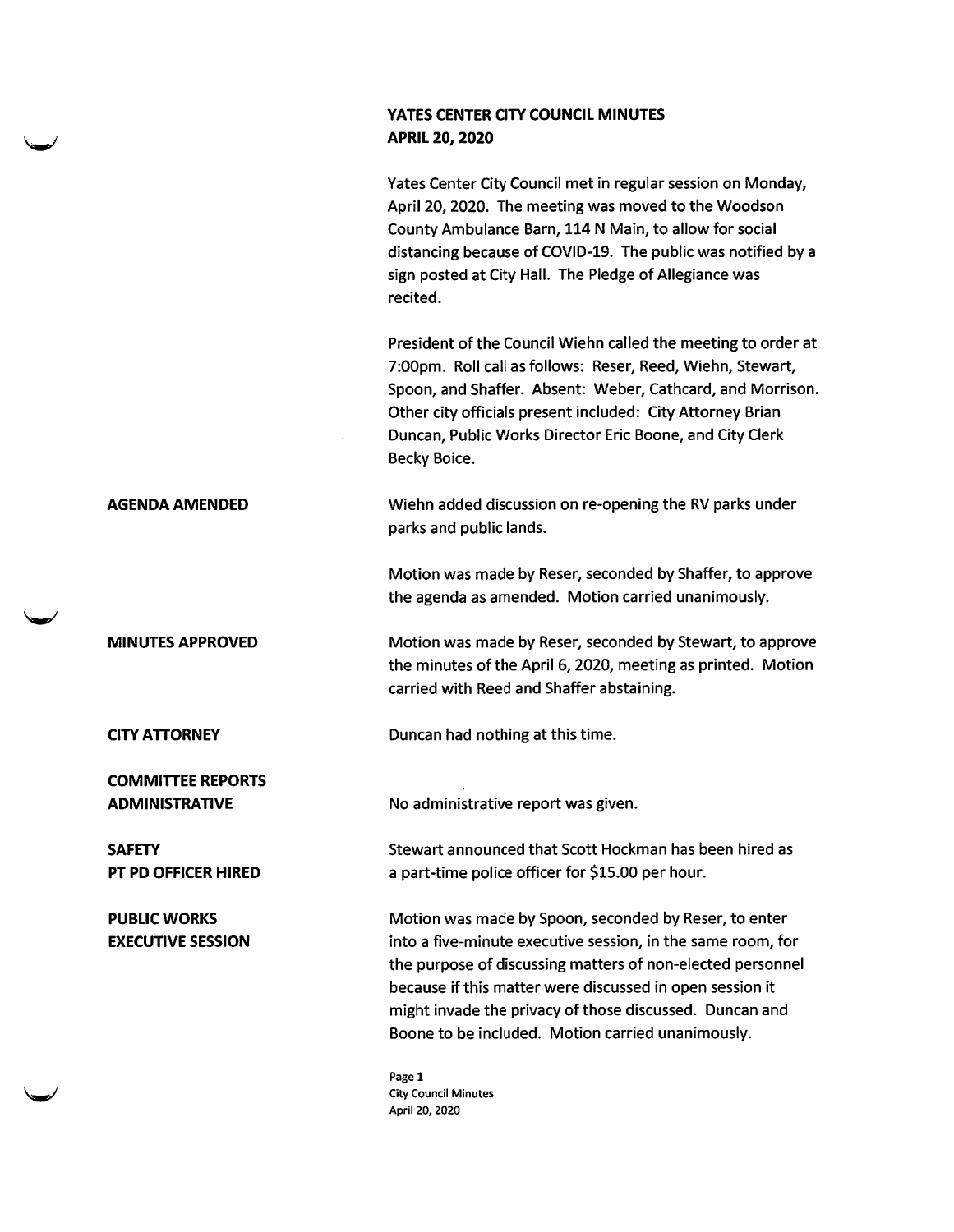|                                 | Council entered executive session at 7:05pm to reconvene<br>at 7:10pm.                                                                                                                                                                       |                                                             |
|---------------------------------|----------------------------------------------------------------------------------------------------------------------------------------------------------------------------------------------------------------------------------------------|-------------------------------------------------------------|
|                                 |                                                                                                                                                                                                                                              |                                                             |
|                                 | Council reconvened at 7:10pm.                                                                                                                                                                                                                |                                                             |
| <b>HIRE PW EMPLOYEE</b>         | Motion was made by Spoon, seconded by Shaffer, to give<br>the public works committee the authority to<br>advertise/interview/hire a public works employee.<br>Applications accepted until position is filled. Motion<br>carried unanimously. |                                                             |
| <b>TYTAN SMOOT HIRED</b>        | Boone informed council that Tytan Smoot has been hired<br>for the seasonal, part-time street worker position at \$10.50<br>per hour.                                                                                                         |                                                             |
| <b>PARKS &amp; PUBLIC LANDS</b> | Wiehn presented bids for fish food:                                                                                                                                                                                                          |                                                             |
|                                 | <b>SEK COOP</b>                                                                                                                                                                                                                              | \$16.22 per bag for sinking<br>\$15.67 per bag for floating |
|                                 | <b>YC Elevator</b>                                                                                                                                                                                                                           | \$16.50 per bag                                             |
|                                 | Piqua Coop                                                                                                                                                                                                                                   | Declined to bid                                             |
|                                 | Motion was made by Wiehn, seconded by Shaffer, to purchase<br>four ton of fish food from SEK COOP. Motion carried<br>unanimously.                                                                                                            |                                                             |
| <b>RV PARKS</b>                 | Discussion was held on opening the RV parks after being closed<br>for precautionary reasons due to COVID-19. Motion was<br>made by Reser, seconded by Shaffer, to open the RV parks.<br>Motion carried unanimously.                          |                                                             |
| <b>MAYOR COMMENTS</b>           | Weber was absent.                                                                                                                                                                                                                            |                                                             |
| <b>CLAIMS &amp; VOUCHERS</b>    | Motion was made by Reser, seconded by Spoon, to pay the<br>claims and vouchers in the amount of \$91,235.94. Motion<br>carried unanimously.                                                                                                  |                                                             |
|                                 | Page 2<br><b>City Council Minutes</b><br>April 20, 2020                                                                                                                                                                                      |                                                             |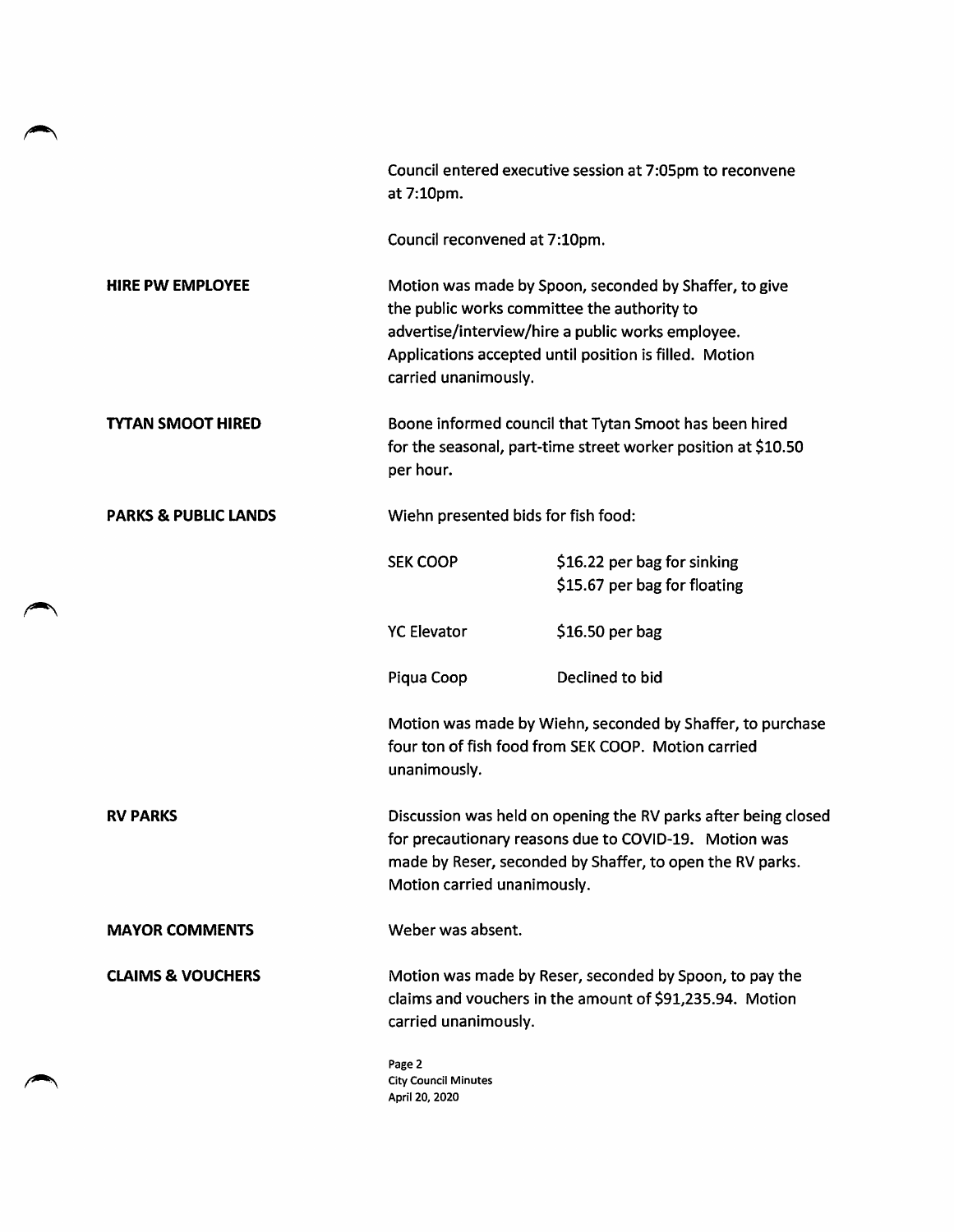$ATTEST: 1$ 

 $\cdot$  3

ADJOURNMENT Motion was made by Reser, seconded by Wiehn, to adjourn. Motion carried unanimously and council adjourned at 7:20pm.

reah .<br>iehn

Leah Wiehn, President of the Council

)<br>Ocee

Wynona B Boice, City Clerk

Approved May 4, 2020

Page 3 City Council Minutes April 20, 2020